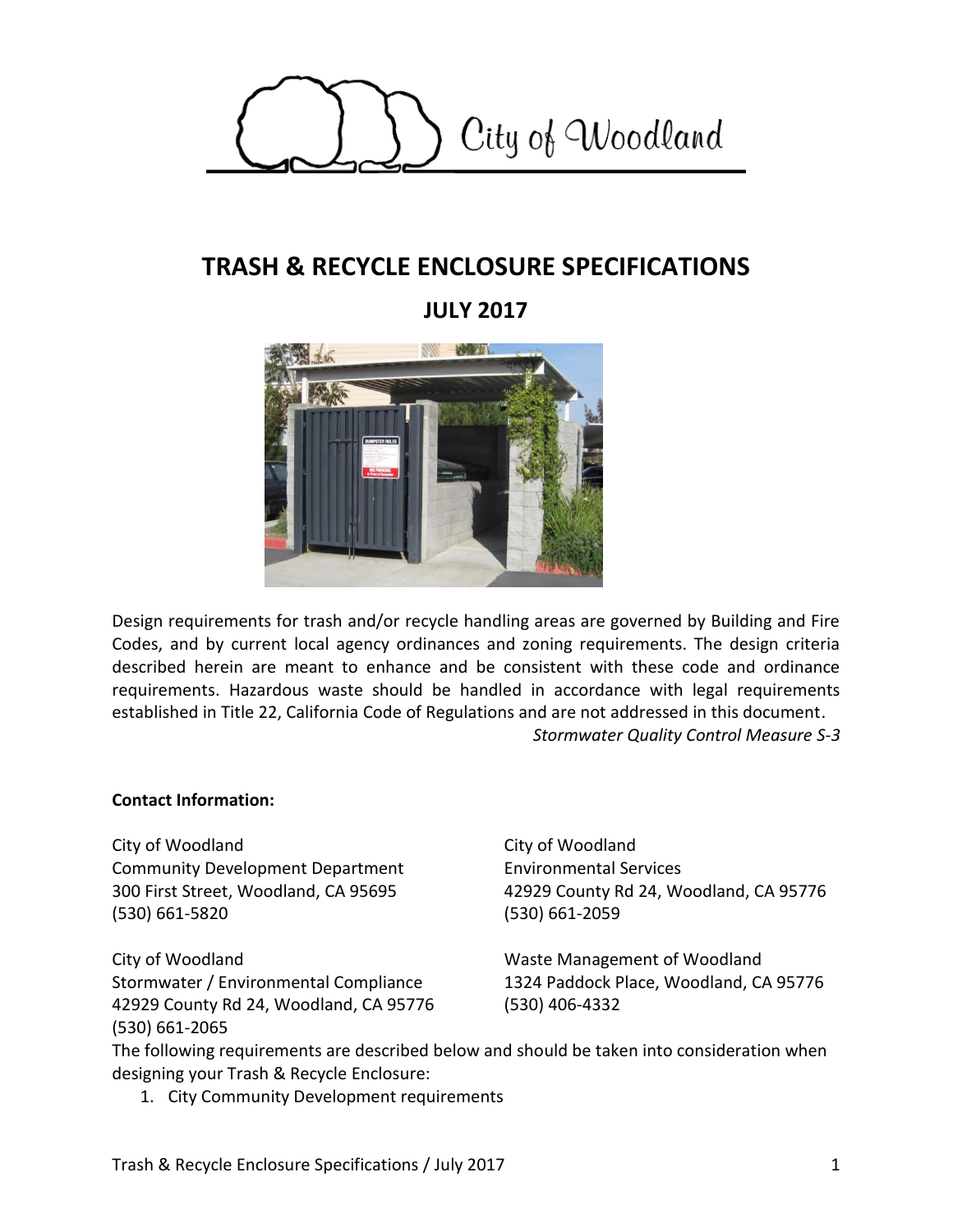- 2. City Public Works stormwater requirements
- 3. City Environmental Services requirements
- 4. Waste & Recycling Hauler requirements

#### **1) CITY COMMUNITY DEVELOPMENT REQUIREMENTS:**

- A trash and recycle enclosure is required for all new building.
- If an existing building has a change in use, they may be required to install a trash and recycle enclosure.
- All features must meet City building requirements so noted in the Community Design [Standards](http://www.cityofwoodland.org/gov/depts/cd/divisions/planning/online/community_design_standards.asp) document:
	- o Trash receptacles must be constructed to City standards and fully enclosed with durable materials that are architecturally compatible with the design of the buildings.
	- o Enclosures must be landscaped and screened: Trash enclosures to be conveniently located for collection and maintenance.
- All exterior design will be determined during the final design review by Community Development staff.
- **Enclosure must contain a roof or cover.**
- Concrete slabs must be at least 6 inches thick and reinforced with #4 rebar at 18 inches each way.
- Designs must be stamped and signed by a CA-registered architect.
- Additional requirements may be necessary for enclosures servicing medical clinics. See City Building Officials for details.

### **2) CITY PUBLIC WORKS STORMWATER REQUIREMENTS:**



Wastes from commercial and industrial sites are typically hauled by carriers that may have design or access requirements for waste storage areas. The design criteria listed below are recommendations and are not intended to be in conflict with requirements established by the waste hauler.

The waste hauler should be contacted prior to the design of your site trash collection area. Conflicts or issues should be discussed with City staff.

The following trash storage area design controls were developed to enhance the local agency codes and ordinances and should be implemented depending on the type of waste and the type of containment:

- Surfacing
	- o Construct the storage area base with a material impervious to leaks and spills.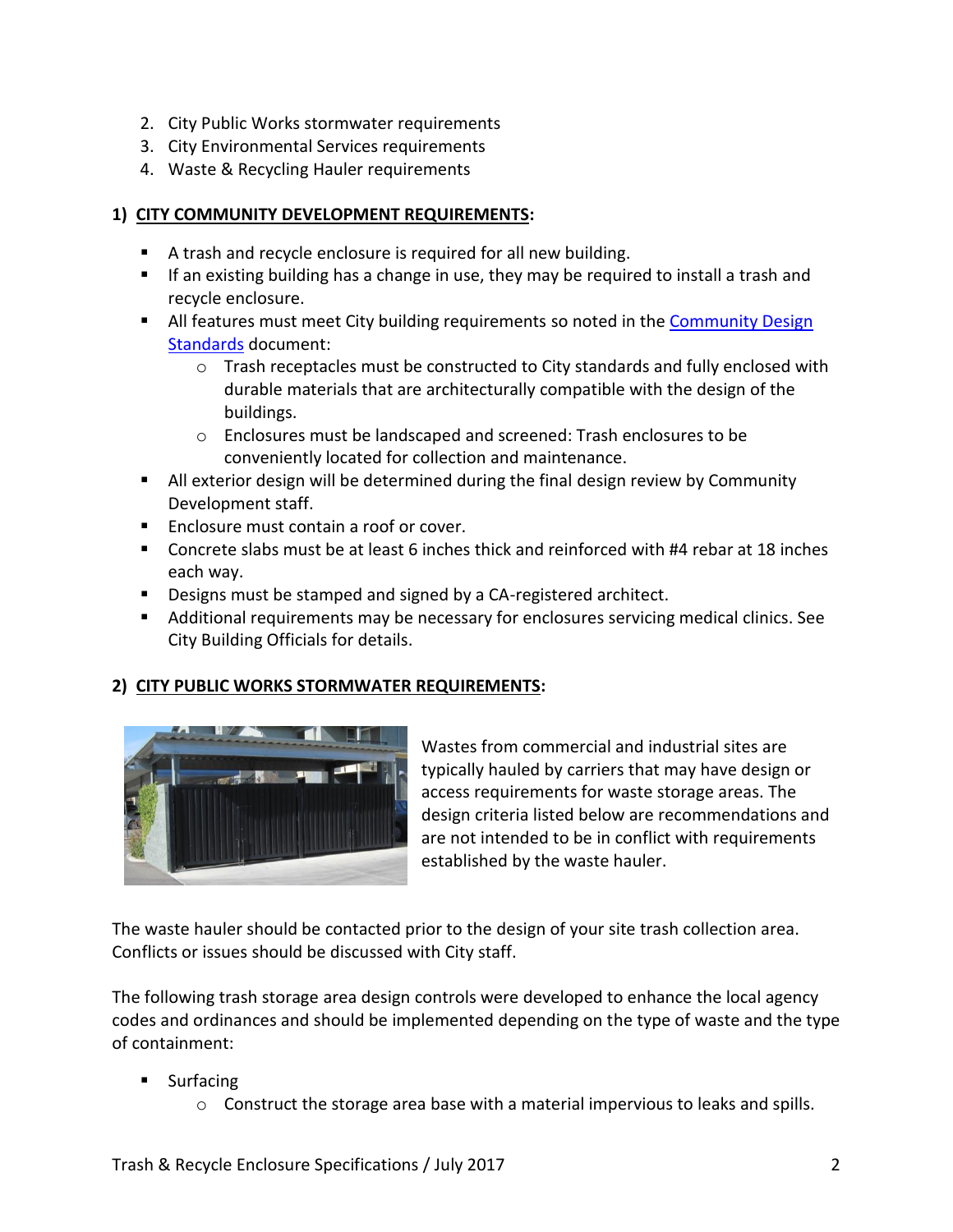- Screens/Covers
	- $\circ$  Install a screen or wall around trash storage area to prevent off-site transport of loose trash and to obstruct bins or dumpsters from public view.
	- o Use lined bins or dumpsters to reduce leaking of liquid wastes.
	- $\circ$  Provide a roof to cover enclosure to prevent rainfall from entering containers.
- Grading/Contouring
	- o Berm or grade the waste handling area to prevent run-on of stormwater.
	- $\circ$  Do not locate storm drains in immediate vicinity of the trash storage area.
- Signs
	- $\circ$  Post signs on all dumpsters informing users that hazardous material are not to be disposed of therein.

**Note:** Drains are not recommended, but if they are installed within the trash/recycle enclosure design, they must be connected to the sewer system, only when first discharged to an oil and grease interceptor (OIG). All interceptors require a permit. Interceptors will be inspected as part of the City of Woodland (Public Works) Environmental Compliance Program.

#### **3) CITY OF WOODLAND ENVIRONMENTAL SERVICES REQUIREMENTS:**

Determining the size of your enclosure and the amount of bins it will need to accommodate depends on the services required:

- Waste (Trash)
	- $\circ$  Waste collection is mandatory and must be hauled no less than once per week from your property. All waste must be containerized and kept closed and covered at all times.
- **Recycling** 
	- $\circ$  Businesses that generate 4 or more yards of waste per week and multi-family properties with 5 or more units are required to arrange for recycling services. If your property generates items such as cardboard, paper, plastic, glass or metal containers, your enclosure should include space for recycling.
- **Depandics** 
	- $\circ$  Organics collection services may be required if your business generates food waste and/or yard waste. Businesses may include restaurants, supermarkets, cafeterias, hotels, hospitals, schools, health care facilities, nursing homes, food manufacturers, nurseries, landscape industries, or any type of establishment that generates organic waste. Multi-family properties may also need to accommodate for organics collection if yard waste is generated from the property. Food waste collection is not required for multi-family properties.

If your business or multi-family property meets the thresholds for recycling and/or generates organics, your enclosure may require space for 2 or 3 bins. To find out if your business is subject to these requirements, please call City of Woodland Environmental Services at (530) 661-2059.